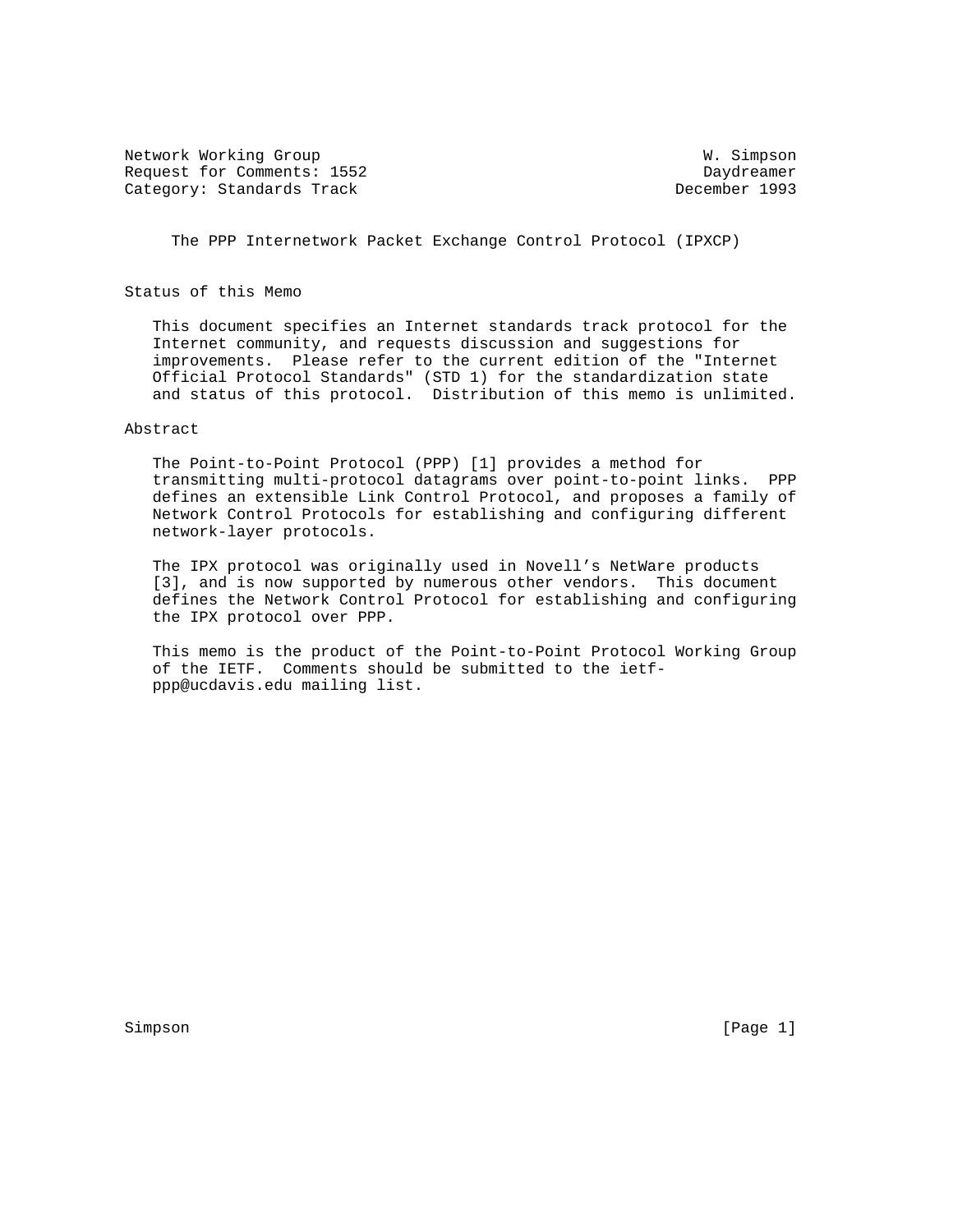Table of Contents

|                  | Introduction                             |  |
|------------------|------------------------------------------|--|
|                  |                                          |  |
|                  |                                          |  |
| $2^{\circ}$      | A PPP Network Control Protocol for IPX 4 |  |
|                  |                                          |  |
|                  |                                          |  |
|                  |                                          |  |
|                  |                                          |  |
| $\overline{3}$ . |                                          |  |
|                  |                                          |  |
|                  |                                          |  |
|                  |                                          |  |
|                  |                                          |  |
|                  |                                          |  |
|                  |                                          |  |
|                  | APPENDIX A. Link Delay and Throughput 14 |  |
|                  |                                          |  |
|                  |                                          |  |
|                  |                                          |  |
|                  |                                          |  |
|                  |                                          |  |

1. Introduction

PPP has three main components:

- 1. A method for encapsulating multi-protocol datagrams.
- 2. A Link Control Protocol (LCP) for establishing, configuring, and testing the data-link connection.
- 3. A family of Network Control Protocols for establishing and configuring different network-layer protocols.

 In order to establish communications over a point-to-point link, each end of the PPP link must first send LCP packets to configure and test the data link. After the link has been established and optional facilities have been negotiated as needed by the LCP, PPP must send IPXCP packets to choose and configure the IPX network-layer protocol. Once IPXCP has reached the Opened state, IPX datagrams can be sent over the link.

 The link will remain configured for communications until explicit LCP or IPXCP packets close the link down, or until some external event occurs (an inactivity timer expires or network administrator intervention).

Simpson [Page 2]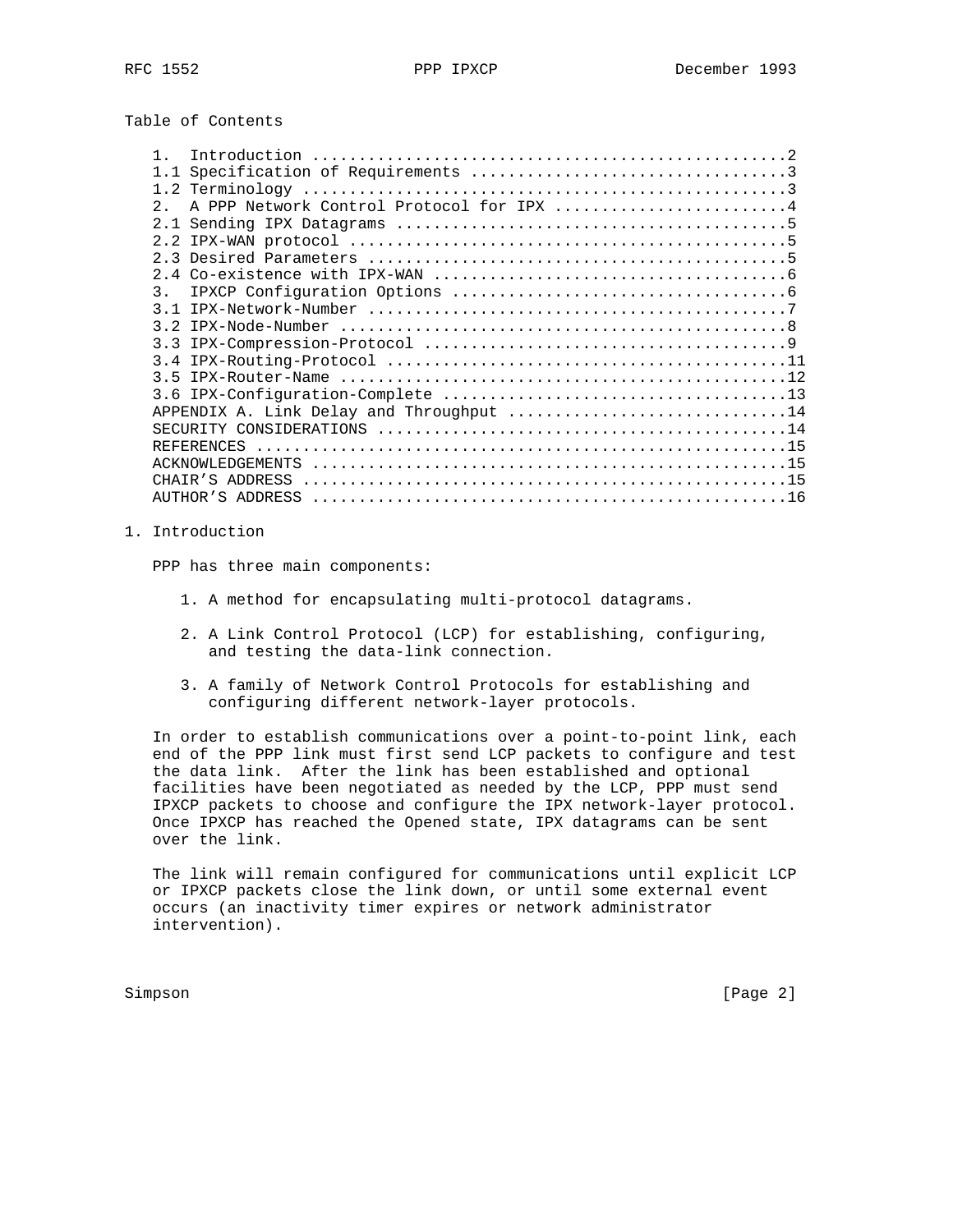## 1.1 Specification of Requirements

 In this document, several words are used to signify the requirements of the specification. These words are often capitalized.

MUST

 This word, or the adjective "required", means that the definition is an absolute requirement of the specification.

#### MUST NOT

 This phrase means that the definition is an absolute prohibition of the specification.

#### SHOULD

 This word, or the adjective "recommended", means that there may exist valid reasons in particular circumstances to ignore this item, but the full implications should be understood and carefully weighed before choosing a different course.

#### MAY

 This word, or the adjective "optional", means that this item is one of an allowed set of alternatives. An implementation which does not include this option MUST be prepared to interoperate with another implementation which does include the option.

#### 1.2 Terminology

This document frequently uses the following terms:

peer

The other end of the point-to-point link.

## silently discard

 This means the implementation discards the packet without further processing. The implementation SHOULD provide the capability of logging the error, including the contents of the silently discarded packet, and SHOULD record the event in a statistics counter.

Simpson [Page 3]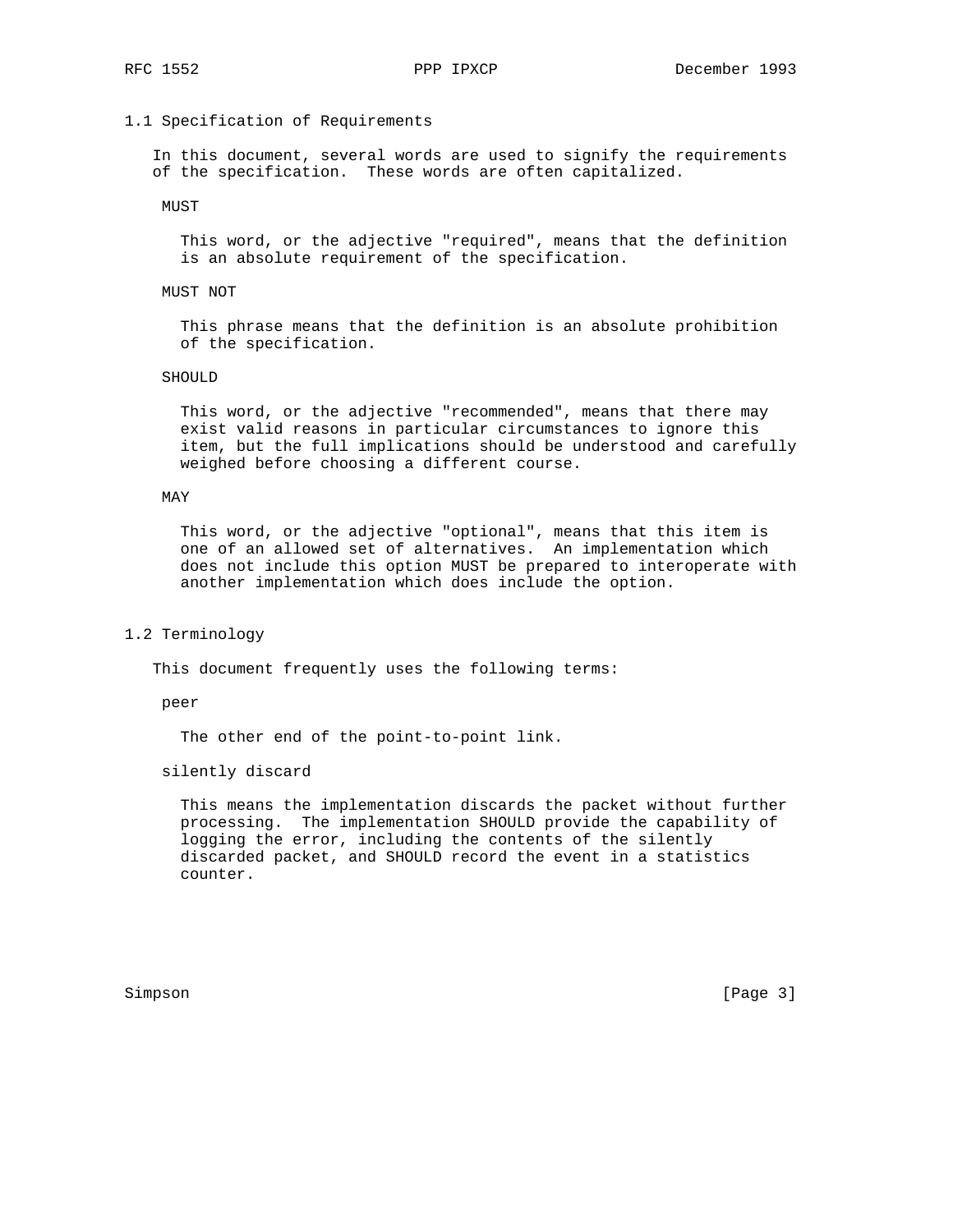end-system

 A user's machine. It only sends packets to servers and other end-systems. It doesn't pass any packets through itself.

router

 Allows packets to pass through, usually from one ethernet segment to another. Sometimes these are called "intermediate-systems".

half-router

 Two normal routers, with an unnumbered link between them. Each looks like a router to the local users, but Netware doesn't understand unnumbered links, so each router is made to look like they both are a single machine.

2. A PPP Network Control Protocol for IPX

 The IPX Control Protocol (IPXCP) is responsible for configuring, enabling, and disabling the IPX protocol modules on both ends of the point-to-point link. IPXCP uses the same packet exchange mechanism as the Link Control Protocol. IPXCP packets may not be exchanged until PPP has reached the Network-Layer Protocol phase. IPXCP packets received before this phase is reached should be silently discarded.

 The IPX Control Protocol is exactly the same as the Link Control Protocol [1] with the following exceptions:

Frame Modifications

 The packet may utilize any modifications to the basic frame format which have been negotiated during the Link Establishment phase.

Data Link Layer Protocol Field

 Exactly one IPXCP packet is encapsulated in the Information field of a PPP Data Link Layer frame where the Protocol field indicates type hex 802B (IPX Control Protocol).

## Code field

 Only Codes 1 through 7 (Configure-Request, Configure-Ack, Configure-Nak, Configure-Reject, Terminate-Request, Terminate-Ack and Code-Reject) are used. Other Codes should be treated as unrecognized and should result in Code-Rejects.

Simpson [Page 4]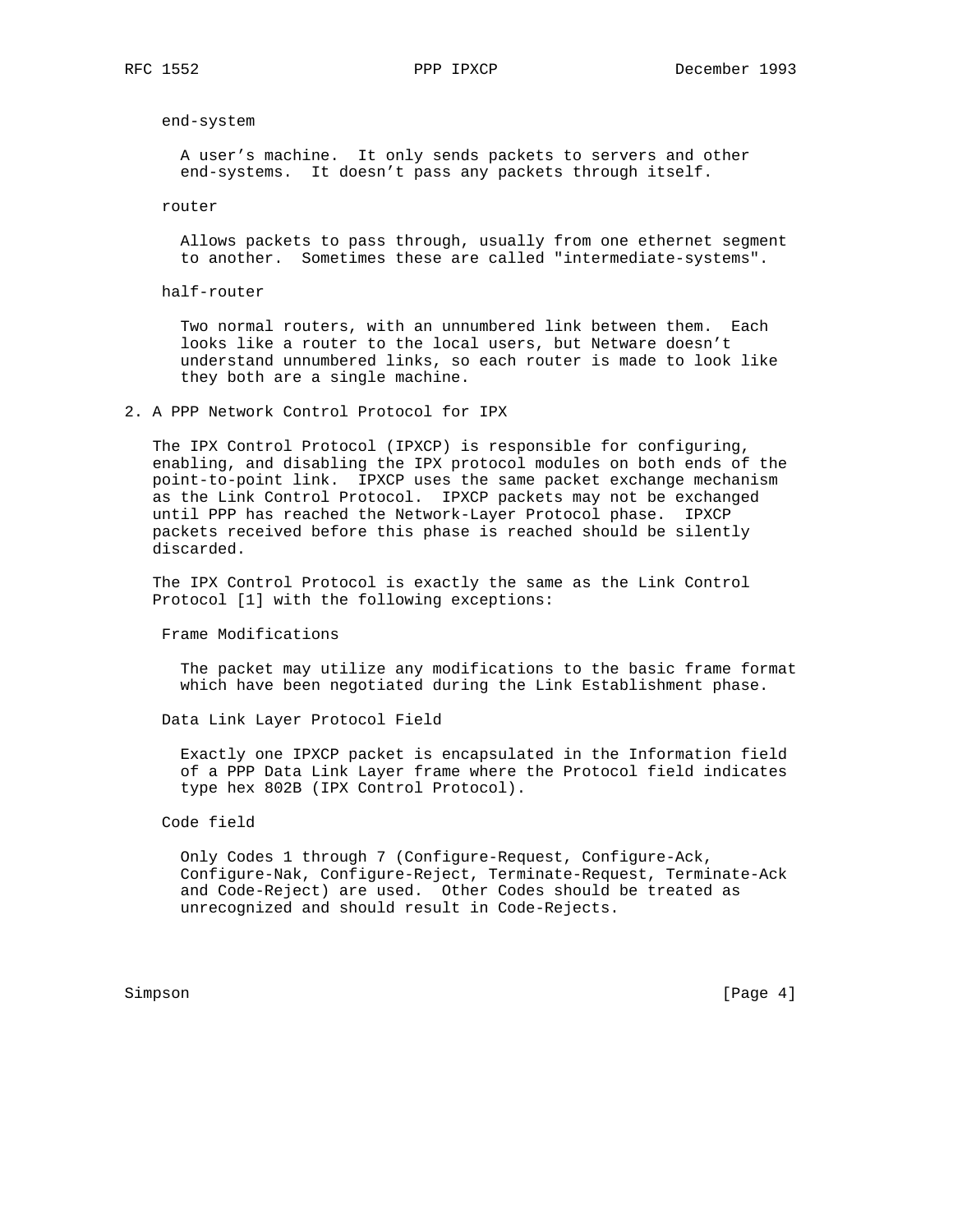Timeouts

 IPXCP packets may not be exchanged until PPP has reached the Network-Layer Protocol phase. An implementation should be prepared to wait for Authentication and Link Quality Determination to finish before timing out waiting for a Configure-Ack or other response. It is suggested that an implementation give up only after user intervention or a configurable amount of time.

## Configuration Option Types

IPXCP has a distinct set of Configuration Options.

2.1 Sending IPX Datagrams

 Before any IPX packets may be communicated, PPP must reach the Network-Layer Protocol phase, and the IPX Control Protocol must reach the Opened state.

 Exactly one IPX packet is encapsulated in the Information field of a PPP Data Link Layer frame where the Protocol field indicates type hex 002B (IPX datagram).

 The maximum length of an IPX datagram transmitted over a PPP link is the same as the maximum length of the Information field of a PPP data link layer frame. Since there is no standard method for fragmenting and reassembling IPX datagrams, PPP links supporting IPX MUST allow at least 576 octets in the information field of a data link layer frame.

## 2.2 IPX-WAN protocol

 A Novell specification called IPX-WAN [4] is intended to provide mechanisms similar to IPXCP negotiation over wide area links. As viewed by PPP, IPX-WAN is a part of IPX, and IPX-WAN packets are indistinguishable from other IPX packets.

 Currently, Novell has implemented IPXCP without any Configuration Options, and requires successful IPX-WAN completion, even when all required parameters have been hand configured. This makes it impossible for the current Novell products to interoperate with other IPXCP implementations which do not already include support for IPX- WAN.

## 2.3 Desired Parameters

 To resolve the possible conflict between the two configuration methods, this specification defines the concept of "Desired

Simpson [Page 5]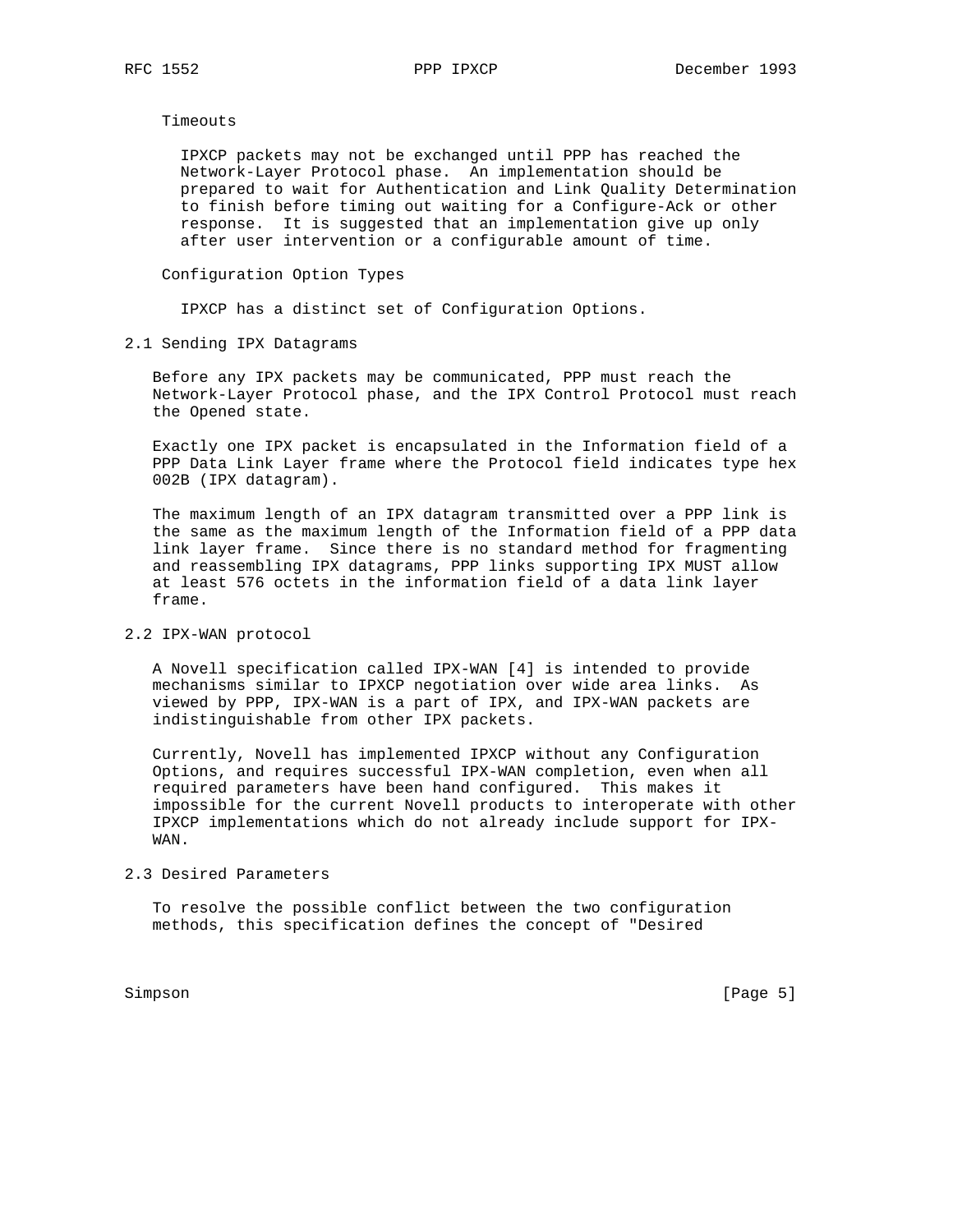Parameters". Where applicable, each Configuration Option indicates the environment where the parameter which is negotiated MAY be required by the implementation for proper operation.

 This determination is highly implementation dependent. For example, a particular implementation might require that all links have addresses, while another implementation might not need such addresses. The configuration negotiation is intended to discover that this pair of implementations will never converge.

2.4 Co-existence with IPX-WAN

 An IPXCP implementation which includes support for IPX-WAN SHOULD always reach Opened state, even when unable to negotiate some "Desired Parameter", and when no Configuration Options are successfully negotiated. This allows IPX-WAN the opportunity to finish the negotiation.

 If an implementation does not include support for IPX-WAN, it SHOULD NOT reach Opened state when unable to negotiate some "Desired Parameter".

 IPX-WAN uses a "Timer Request" packet to set up the link. These MUST NOT be sent until IPXCP has Opened the link.

 An implementation which provides both IPX-WAN and IPXCP Configuration Options capability SHOULD only send a Timer Request packet when a Timer Request packet is received, or upon failure to successfully negotiate a "Desired Parameter".

 If unable to complete IPX-WAN setup when a "Desired Parameter" is unknown, by default IPXCP SHOULD terminate the link.

 However, some implementations might be capable of operating without all indicated "Desired Parameters", in which case the termination MUST be configurable.

3. IPXCP Configuration Options

 IPXCP Configuration Options allow modifications to the standard characteristics of the network-layer protocol to be negotiated. If a Configuration Option is not included in a Configure-Request packet, the default value for that Configuration Option is assumed.

 IPXCP uses the same Configuration Option format defined for LCP [1], with a separate set of Options.

Up-to-date values of the IPXCP Option Type field are specified in the

Simpson [Page 6] [Page 6] [Page 6] [Page 6] [Page 6] [Page 6] [Page 6] [Page 6] [Page 6] [Page 6] [Page 6] [Page 6] [Page 6] [Page 6] [Page 6] [Page 6] [Page 6] [Page 6] [Page 6] [Page 6] [Page 6] [Page 6] [Page 6] [Page 6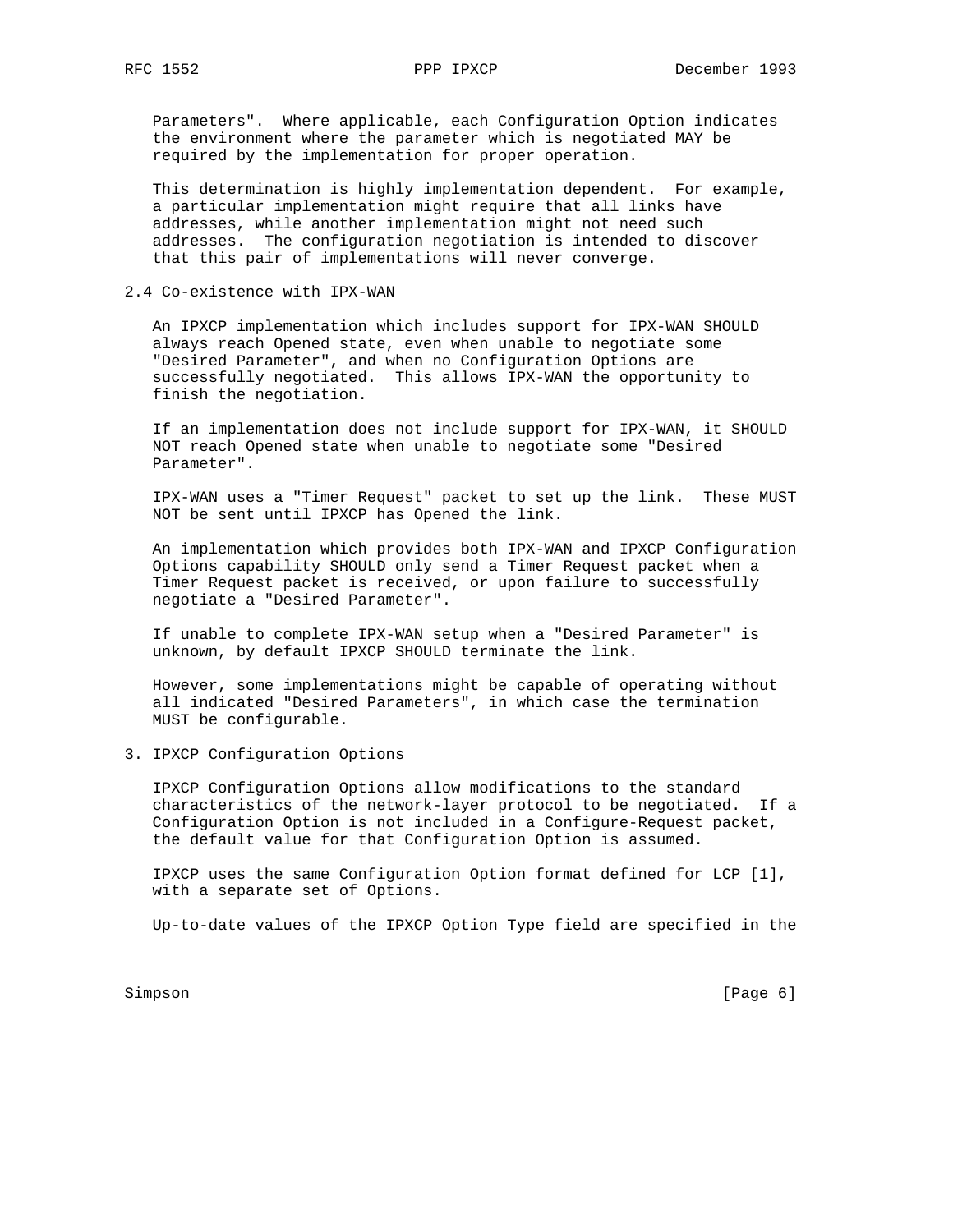most recent "Assigned Numbers" RFC [2]. Current values are assigned as follows:

- 1 IPX-Network-Number
- 2 IPX-Node-Number
- 3 IPX-Compression-Protocol
- 4 IPX-Routing-Protocol
- 5 IPX-Router-Name
- 6 IPX-Configuration-Complete

#### 3.1 IPX-Network-Number

Description

 This Configuration Option provides a way to negotiate the IPX network number to be used for the link. This allows an implementation to learn the network number, or to ensure agreement on the network number.

 The network number MUST be unique within the routing domain, or zero to indicate that it is not used for routing.

 The sender of the Configure-Request states which network number is desired. A network number specified as zero in a Configure- Request shall be interpreted as requesting the peer to specify another value in a Configure-Nak. A network number specified as zero in a Configure-Ack shall be interpreted as agreement that no value exists.

 Both ends of the link MUST have the same network number. When a Configure-Request is received which has a lower network number than locally configured, a Configure-Nak MUST be returned with the highest network number.

 When the peer did not provide the option in its Configure-Request, the option SHOULD NOT be appended to a Configure-Nak.

 By default, no network number is assigned to the link (the network number is zero). There is no need for a network number if the interface is not used by a routing protocol.

 This is a Desired Parameter when the implementation is operating as a router. It MUST be negotiated if the network number is non zero, and has been derived from another interface.

 Any IPX-WAN packets received MUST supercede information negotiated in this option.

Simpson [Page 7]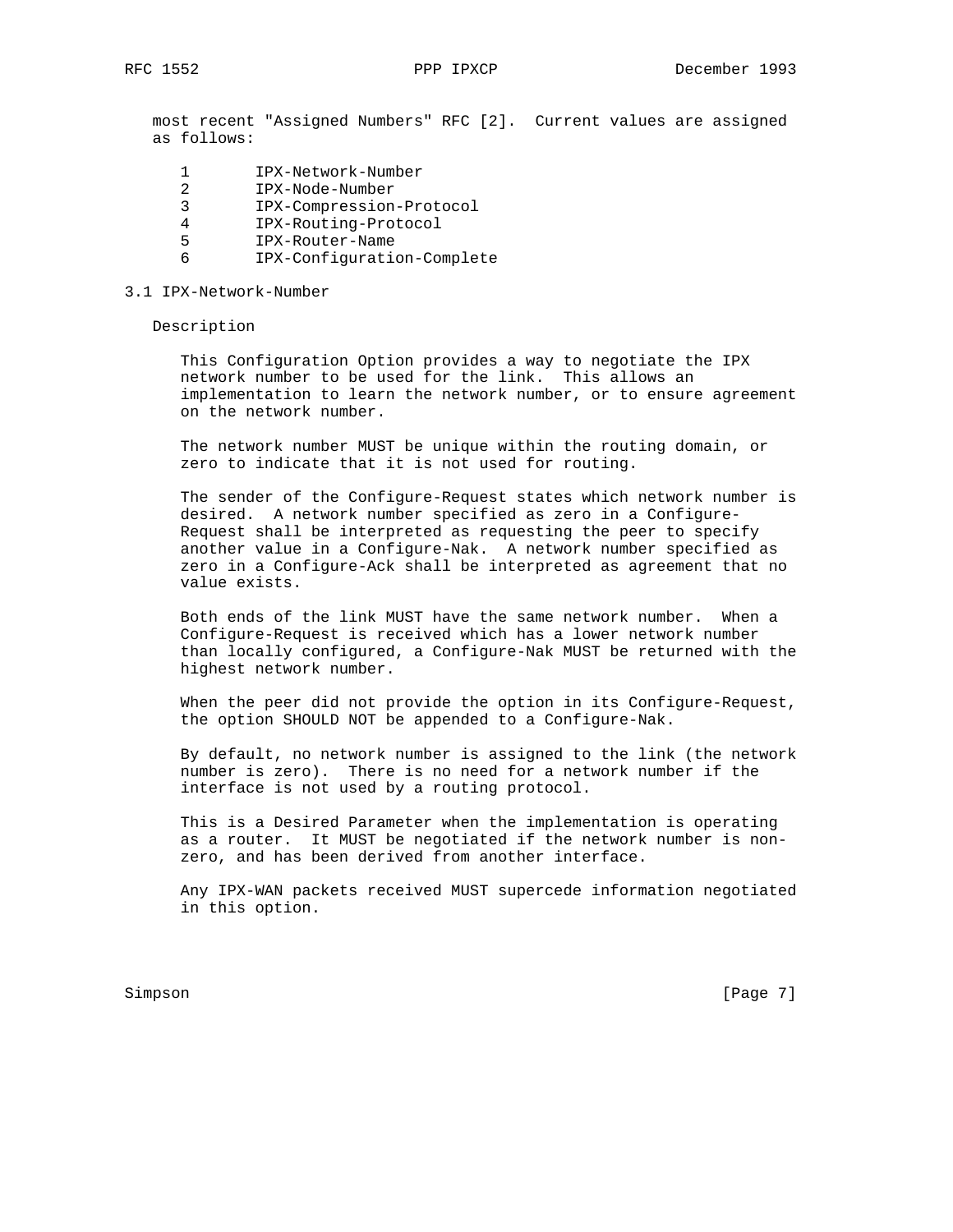A summary of the IPX-Network-Number Configuration Option format is shown below. The fields are transmitted from left to right.

 $0$  1 2 3 0 1 2 3 4 5 6 7 8 9 0 1 2 3 4 5 6 7 8 9 0 1 2 3 4 5 6 7 8 9 0 1 +-+-+-+-+-+-+-+-+-+-+-+-+-+-+-+-+-+-+-+-+-+-+-+-+-+-+-+-+-+-+-+-+ | Type | Length | IPX-Network-Number | +-+-+-+-+-+-+-+-+-+-+-+-+-+-+-+-+-+-+-+-+-+-+-+-+-+-+-+-+-+-+-+-+ | IPX-Network-Number (cont.) | +-+-+-+-+-+-+-+-+-+-+-+-+-+-+-+-+ Type 1 Length 6

IPX-Network-Number

 The four octet IPX-Network-Number is the desired local IPX network number of the sender of the Configure-Request. This number may be zero, which is interpreted as being a local network of unknown number that is not used by the routing protocol.

## 3.2 IPX-Node-Number

Description

 This Configuration Option provides a way to negotiate the IPX node number to be used for the local end of the link. This allows an implementation to learn its node number, or to inform the peer of its node number.

The node number MUST be unique for the network number.

 The sender of the Configure-Request states which node number is desired. A node number specified as zero in a Configure-Request shall be interpreted as requesting the peer to specify another value in a Configure-Nak. A node number specified as zero in a Configure-Ack shall be interpreted as agreement that no value exists.

 If negotiation about the peer node number is required, and the peer did not provide the option in its Configure-Request, the option can be appended to a Configure-Nak. The value of the node number given MUST be acceptable as the peer IPX-Node-Number, or

Simpson [Page 8]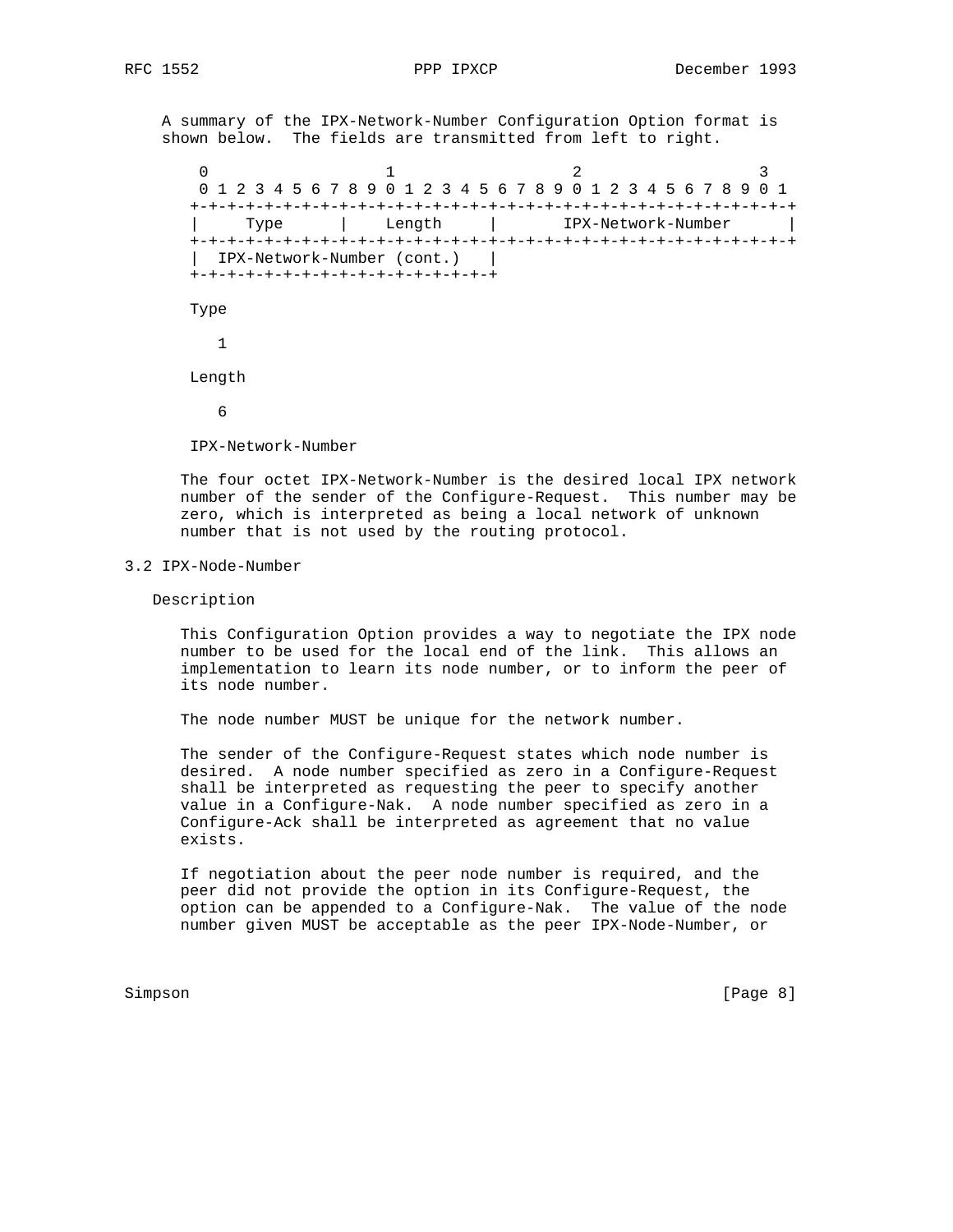indicate with a zero value that the peer provide the information.

 By default, no node number is assigned to the link (the node number is zero). There is no need for a node number if the interface is not used by a routing protocol.

 This is a Desired Parameter when the implementation is operating as an end-system. However, when the node number has been statically configured, this option SHOULD NOT be negotiated unless requested by the peer.

 Any IPX-WAN packets received MUST supercede information negotiated in this option.

 A summary of the IPX-Node-Number Configuration Option format is shown below. The fields are transmitted from left to right.

0  $1$  2 3 0 1 2 3 4 5 6 7 8 9 0 1 2 3 4 5 6 7 8 9 0 1 2 3 4 5 6 7 8 9 0 1 +-+-+-+-+-+-+-+-+-+-+-+-+-+-+-+-+-+-+-+-+-+-+-+-+-+-+-+-+-+-+-+-+ | Type | Length | IPX-Node-Number | +-+-+-+-+-+-+-+-+-+-+-+-+-+-+-+-+-+-+-+-+-+-+-+-+-+-+-+-+-+-+-+-+ | IPX-Node-Number (cont.) | +-+-+-+-+-+-+-+-+-+-+-+-+-+-+-+-+-+-+-+-+-+-+-+-+-+-+-+-+-+-+-+-+ Type

2

Length

8

IPX-Node-Number

 The six octet IPX-Node-Number is the desired local IPX node number of the sender of the Configure-Request.

#### 3.3 IPX-Compression-Protocol

Description

 This Configuration Option provides a way to negotiate the use of a specific compression protocol. By default, compression is not enabled.

 The sender of this Configuration Option indicates that it can receive packets with the specified compression technique. A

Simpson [Page 9] [Page 9]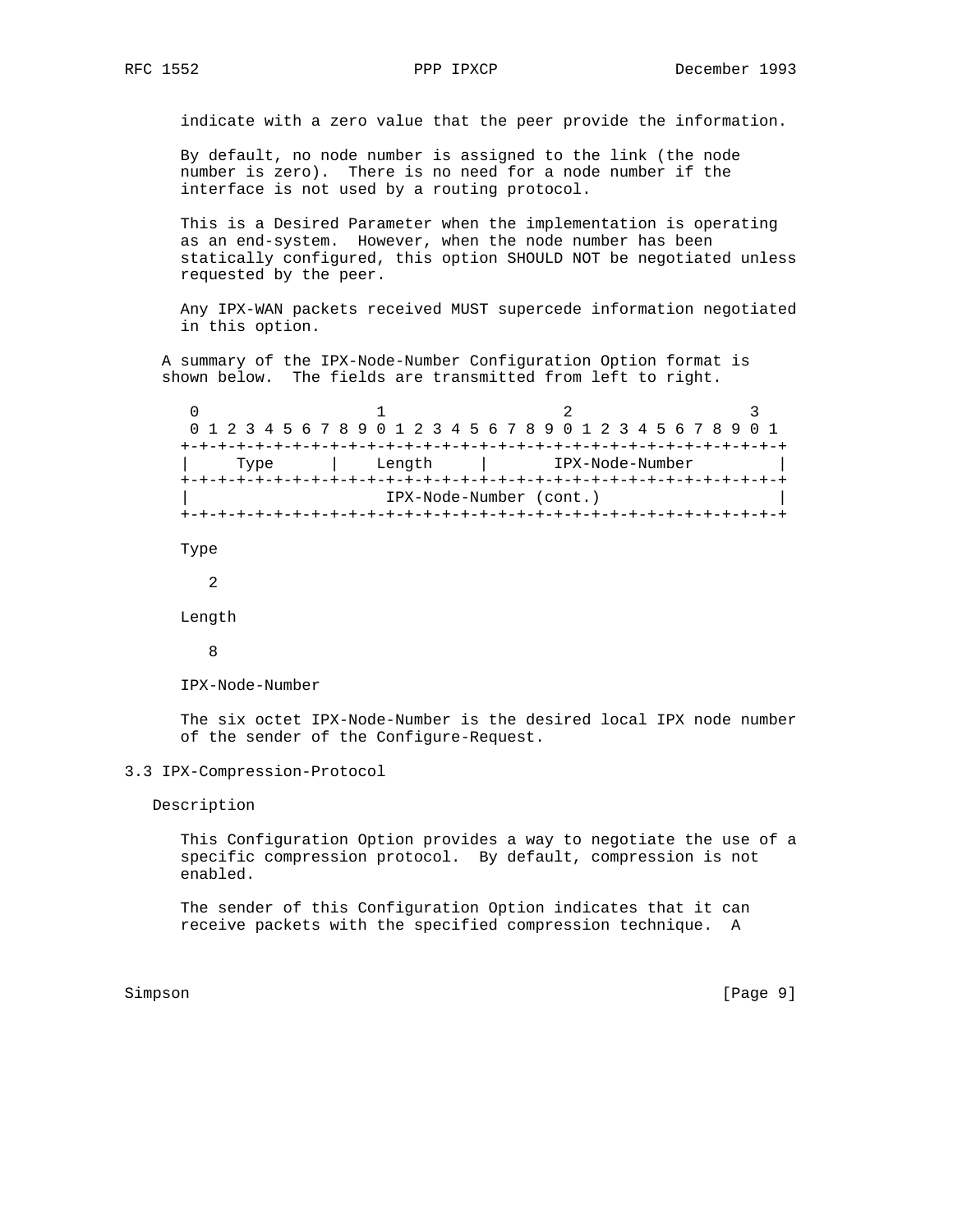Configure-Ack MAY obligate the peer to send such packets, depending on the protocol negotiated.

 Information negotiated in this option MUST supercede any IPX-WAN packets received, since IPX-WAN packets could be affected by the compression technique.

 A summary of the IPX-Compression-Protocol Configuration Option format is shown below. The fields are transmitted from left to right.

0  $1$  2 3 0 1 2 3 4 5 6 7 8 9 0 1 2 3 4 5 6 7 8 9 0 1 2 3 4 5 6 7 8 9 0 1 +-+-+-+-+-+-+-+-+-+-+-+-+-+-+-+-+-+-+-+-+-+-+-+-+-+-+-+-+-+-+-+-+ | Type | Length | IPX-Compression-Protocol | +-+-+-+-+-+-+-+-+-+-+-+-+-+-+-+-+-+-+-+-+-+-+-+-+-+-+-+-+-+-+-+-+ Data ... +-+-+-+-+

Type

3

Length

 $>= 4$ 

IPX-Compression-Protocol

 The IPX-Compression-Protocol field is two octets and indicates the compression protocol desired. Odd values for this field are always the same as the PPP Data Link Layer Protocol field values for that same compression protocol. Even values are used when the compression protocol is interleaved with IPX packets.

 Up-to-date values of the IPX-Compression-Protocol field are specified in the most recent "Assigned Numbers" RFC [2]. Current values are assigned as follows:

| Value (in hex) Protocol |                          |
|-------------------------|--------------------------|
| 0002                    | Telebit Compressed IPX   |
| 0235                    | Shiva Compressed NCP/IPX |

Data

 The Data field is zero or more octets and contains additional data as determined by the particular compression protocol.

Simpson [Page 10]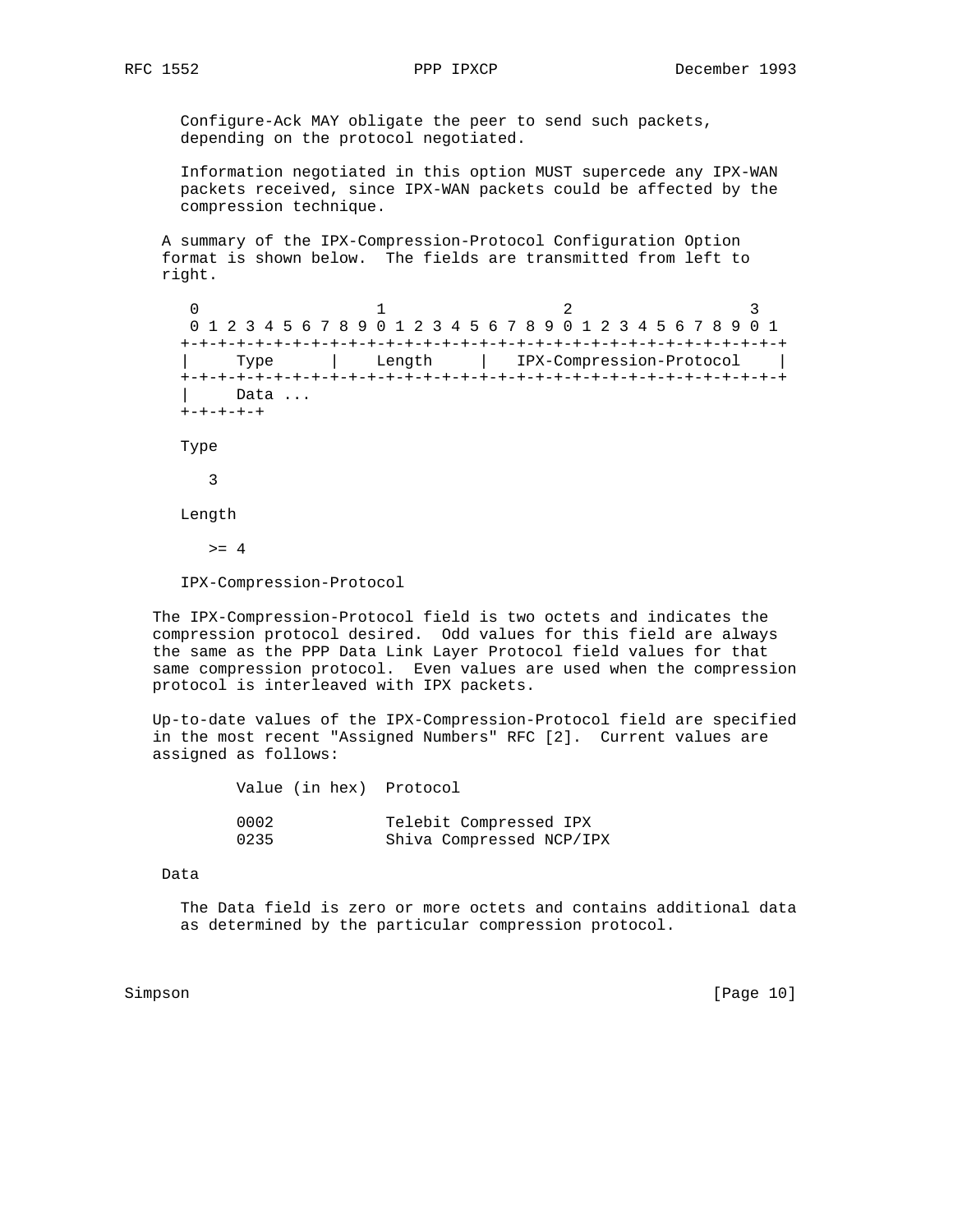#### 3.4 IPX-Routing-Protocol

Description

 This Configuration Option provides a way to negotiate the use of a specific routing protocol (or no routing protocol, if desired). The sender of this option is specifying that it wishes to receive information of the specified routing protocol. Multiple protocols MAY be requested by sending multiple IPX-Routing-Protocol Configuration Options. The "no routing protocol required" value is mutually exclusive with other values.

 By default, Novell's combination of Routing Information Protocol (RIP) and Server Advertising Protocol (SAP) is expected.

 This is a Desired Parameter when the implementation is operating as an end-system, to indicate that no routing protocol is necessary.

 Any IPX-WAN packets received MAY add to information negotiated in this option.

 A summary of the IPX-Routing-Protocol Configuration Option format is shown below. The fields are transmitted from left to right.

 $0$  1 2 3 0 1 2 3 4 5 6 7 8 9 0 1 2 3 4 5 6 7 8 9 0 1 2 3 4 5 6 7 8 9 0 1 +-+-+-+-+-+-+-+-+-+-+-+-+-+-+-+-+-+-+-+-+-+-+-+-+-+-+-+-+-+-+-+-+ | Type | Length | IPX-Routing-Protocol | +-+-+-+-+-+-+-+-+-+-+-+-+-+-+-+-+-+-+-+-+-+-+-+-+-+-+-+-+-+-+-+-+ Data ... +-+-+-+-+ Type

4

Length

 $>= 4$ 

IPX-Routing-Protocol

 The IPX-Routing-Protocol field is two octets and indicates the type of Routing-Protocol desired. This two octet quantity is sent most significant octet first.

Up-to-date values of the IPX-Routing-Protocol field are specified

Simpson [Page 11]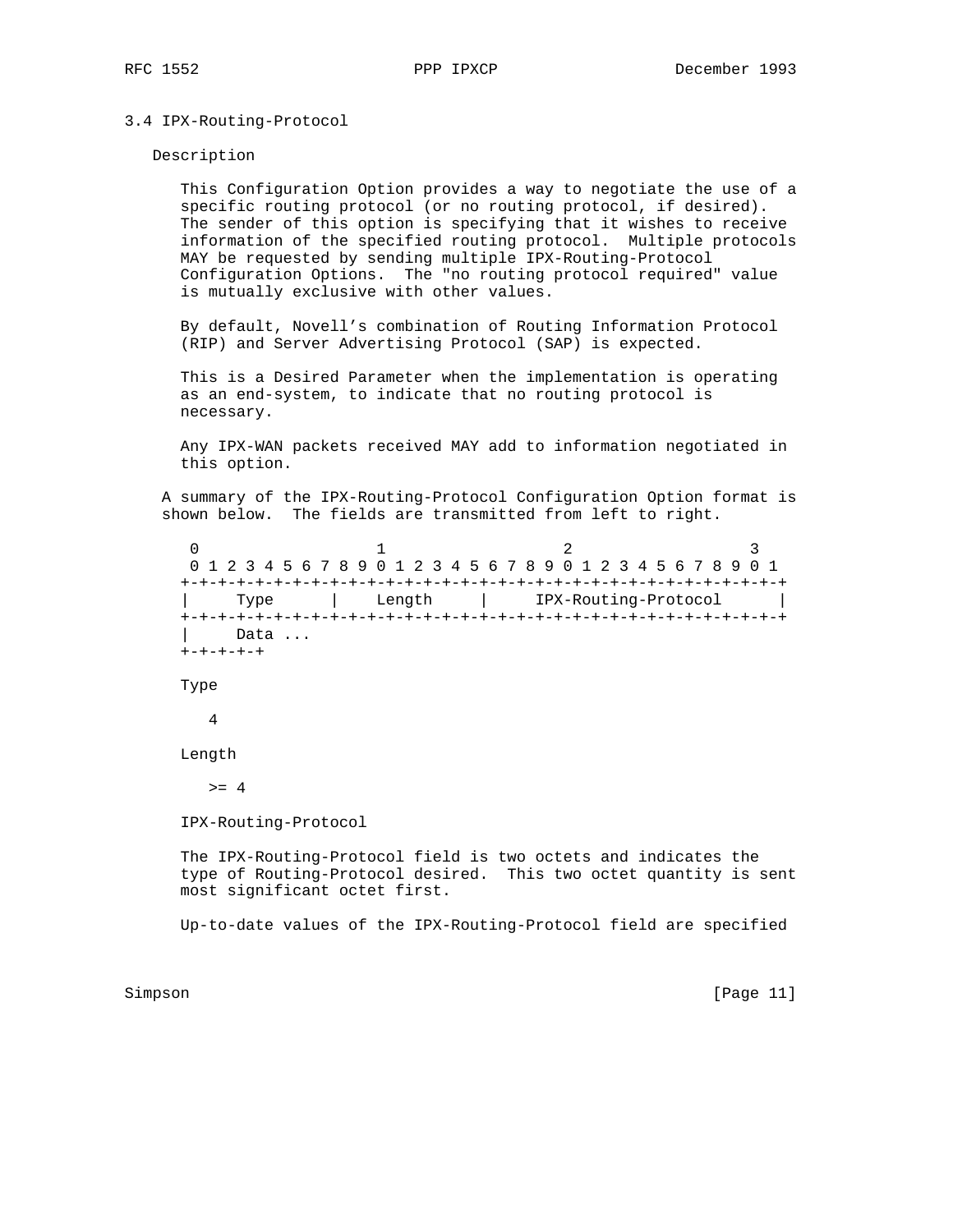in the most recent "Assigned Numbers" RFC [2]. Current values are assigned as follows:

| Value | Protocol                                 |
|-------|------------------------------------------|
|       | No routing protocol required<br>RESERVED |
|       | Novell RIP/SAP required                  |
|       | Novell NLSP required                     |

# Data

 The Data field is zero or more octets and contains additional data as determined by the routing protocol indicated in the Routing- Protocol field.

# 3.5 IPX-Router-Name

Description

 This Configuration Option provides a way to convey information about the IPX server name.

 The nature of this option is advisory only. It is provided as a means of improving the end system's ability to provide a simple user interface. This option MUST NOT be included in a Configure- Nak.

 A summary of the IPX-Router-Name Option format is shown below. The fields are transmitted from left to right.

 $0$  1 2 3 0 1 2 3 4 5 6 7 8 9 0 1 2 3 4 5 6 7 8 9 0 1 2 3 4 5 6 7 8 9 0 1 +-+-+-+-+-+-+-+-+-+-+-+-+-+-+-+-+-+-+-+-+-+-+-+-+-+-+-+-+-+-+-+-+ | Type | Length | Name... | +-+-+-+-+-+-+-+-+-+-+-+-+-+-+-+-+-+-+-+-+-+-+-+-+-+-+-+-+-+-+-+-+ Type 5 Length

 $>= 3$ 

Simpson [Page 12]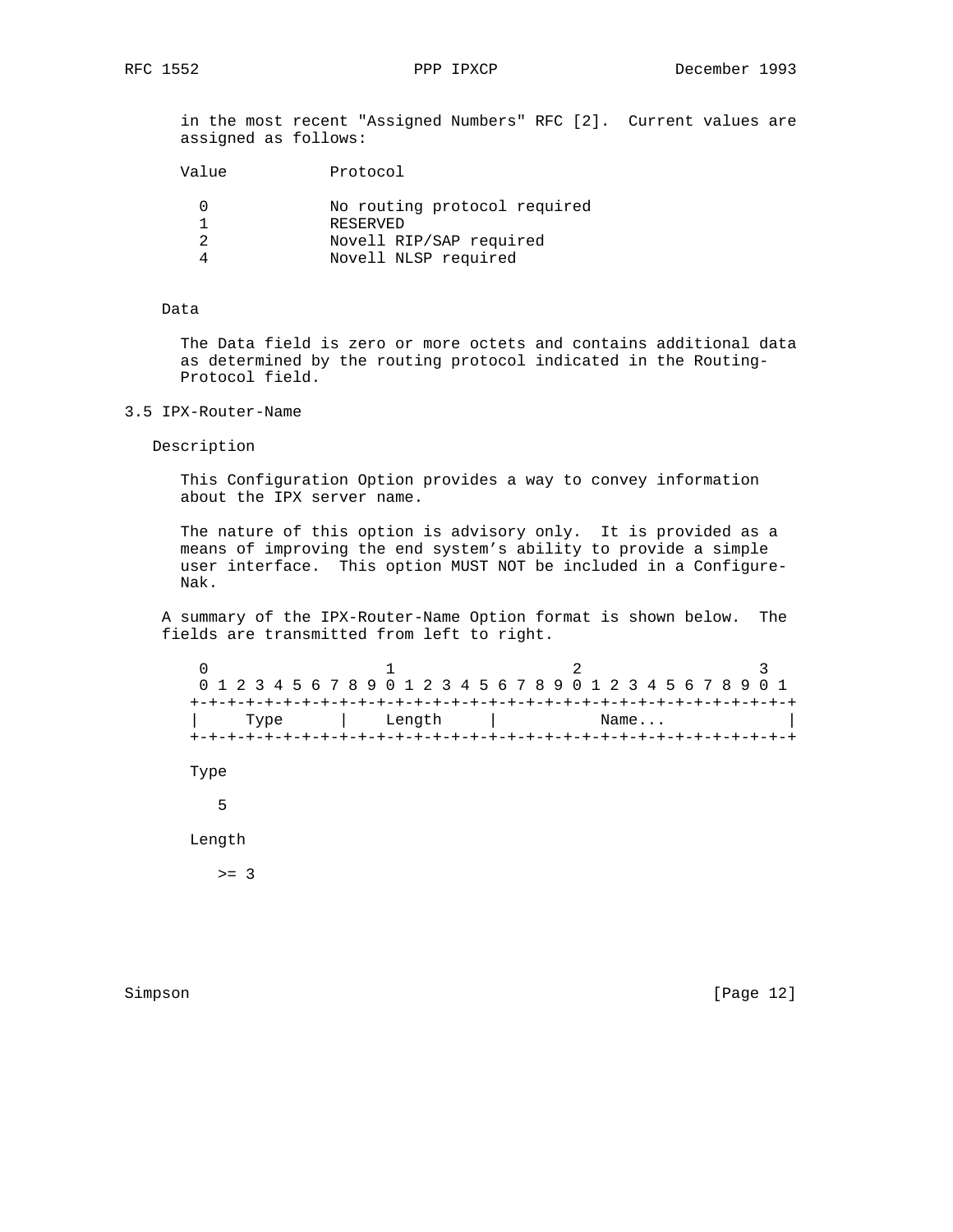#### Name

 This field contains the name of the IPX entity on this end of the link. The symbolic name should be between 1 and 47 ASCII characters in length, containing the characters 'A' through 'Z', underscore  $(\_)$ , hyphen  $(-)$  and "at" sign  $(\%)$ . The length of the name is bounded by the option length.

 On reception, the name SHOULD be padded to 48 characters using the NUL character. Those readers familiar with NetWare 3.x servers will realize that this is equivalent to the file server name.

#### 3.6 IPX-Configuration-Complete

Description

 This Configuration Option provides a way to indicate that all implementation-dependent Desired Parameters are satisfied. It is provided as a means of detecting when convergence will occur in a heterogeneous environment.

 This option SHOULD be included in a Configure-Request when the combination of statically configured parameters and offered Configuration Options will result in successful configuration.

 The nature of this option is advisory only. This option MUST NOT be included in a Configure-Nak.

 Implementation Note: An implementation which does not support IPX-WAN can immediately detect that link setup will not be successful when a Desired Parameter is unknown, if this option is not present in the peer's Configure-Request or is Rejected by the peer. This avoids timeout delays.

 An implementation which supports IPX-WAN may improve link setup time by skipping IPX-WAN entirely when this option has been Ack'd in both directions.

 However, it is perfectly acceptable to complete configuration without including this option. An implementation which includes the entire panoply of configuration options and IPX- WAN SHOULD interoperate with an implementation which does not support IPX-WAN nor any configuration options (including this one), as long as the Desired Parameters are satisfied by default or hand configuration.

 A summary of the IPX-Configuration-Complete Option format is shown below. The fields are transmitted from left to right.

Simpson [Page 13]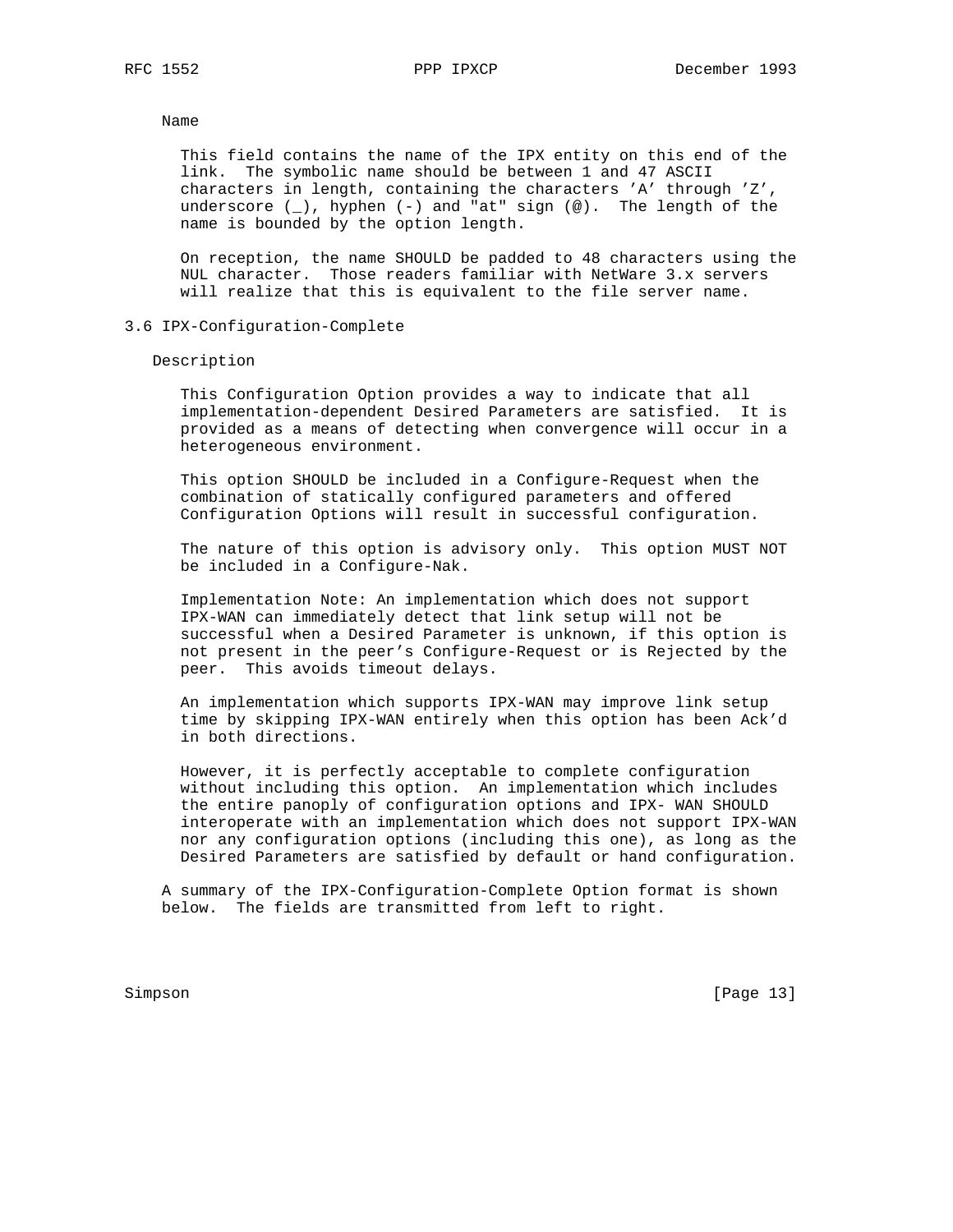$\sim$  0  $\sim$  1 0 1 2 3 4 5 6 7 8 9 0 1 2 3 4 5 +-+-+-+-+-+-+-+-+-+-+-+-+-+-+-+-+ | Type | Length | +-+-+-+-+-+-+-+-+-+-+-+-+-+-+-+-+ Type 6 Length 2

APPENDIX A. Link Delay and Throughput

 There has been some concern over correctly estimating the link delay (in 55 millisecond ticks) used by Novell routing protocols.

 IPX-WAN uses its Timer Request and Reply for this purpose. The measured delay is multiplied by a factor of 6, because the measurement is done during initialization of the link, and does not reflect actual loading.

 The delay is better measured using the PPP LCP Echo facility, by inserting a timestamp in the data part of the Request, and comparing it with the same timer when the reply returns. This method could be used to periodically re-evaluate the actual round trip delay as link and system loads change. The echo packet size SHOULD be 576, to match the default IPX packet size.

 In the absence of such dynamic measurements, empirical evidence has shown the following to be sufficient:

|                                                   | 134 ticks |
|---------------------------------------------------|-----------|
|                                                   | 21 ticks  |
|                                                   | 5 ticks   |
|                                                   | 1 tick    |
| 2,400 bps<br>14,400 bps<br>57,600 bps<br>> 1 Mbps |           |

Security Considerations

Security issues are not discussed in this memo.

Simpson [Page 14]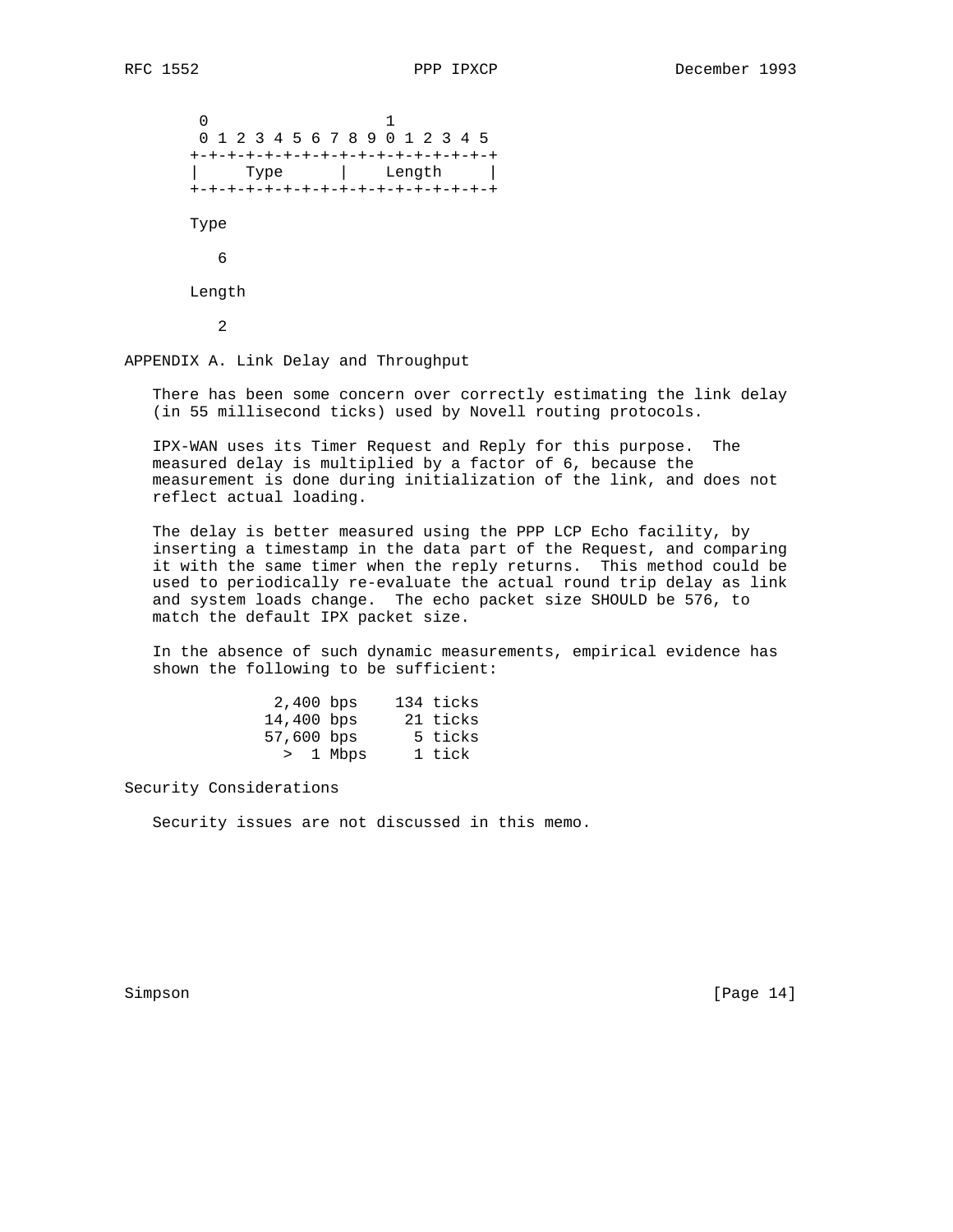References

- [1] Simpson, W., "The Point-to-Point Protocol (PPP)", RFC 1548, Daydreamer, December 1993.
- [2] Reynolds, J., and J. Postel, "Assigned Numbers", STD 2, RFC 1340, USC/Information Sciences Institute, July 1992.
- [3] Novell Inc., "NetWare System Interface Technical Overview", Novell Part Number 883-001143-001.
- [4] Allen, M., "Novell IPX Over Various WAN Media", RFC 1551, Novell Inc., December 1993.
- [5] Mathu, S., and M. Lewis, "Compressing IPX Headers Over WAN Media (CIPX)", RFC 1553, Telebit Corporation, December 1993.

## Acknowledgments

 Some of the text in this document is taken from previous documents produced by the Point-to-Point Protocol Working Group of the Internet Engineering Task Force (IETF).

 This document is derivative of drafts written by the following people. Many thanks for their work, and for taking an initial stab at the protocol:

 Michael Allen (mallen@novell.com) Dave McCool (dave@shiva.com) Robert D Vincent (bert@shiva.com) Marty Del Vecchio (marty@shiva.com)

Chair's Address

The working group can be contacted via the current chair:

 Fred Baker Advanced Computer Communications 315 Bollay Drive Santa Barbara, California, 93111

EMail: fbaker@acc.com

Simpson [Page 15]